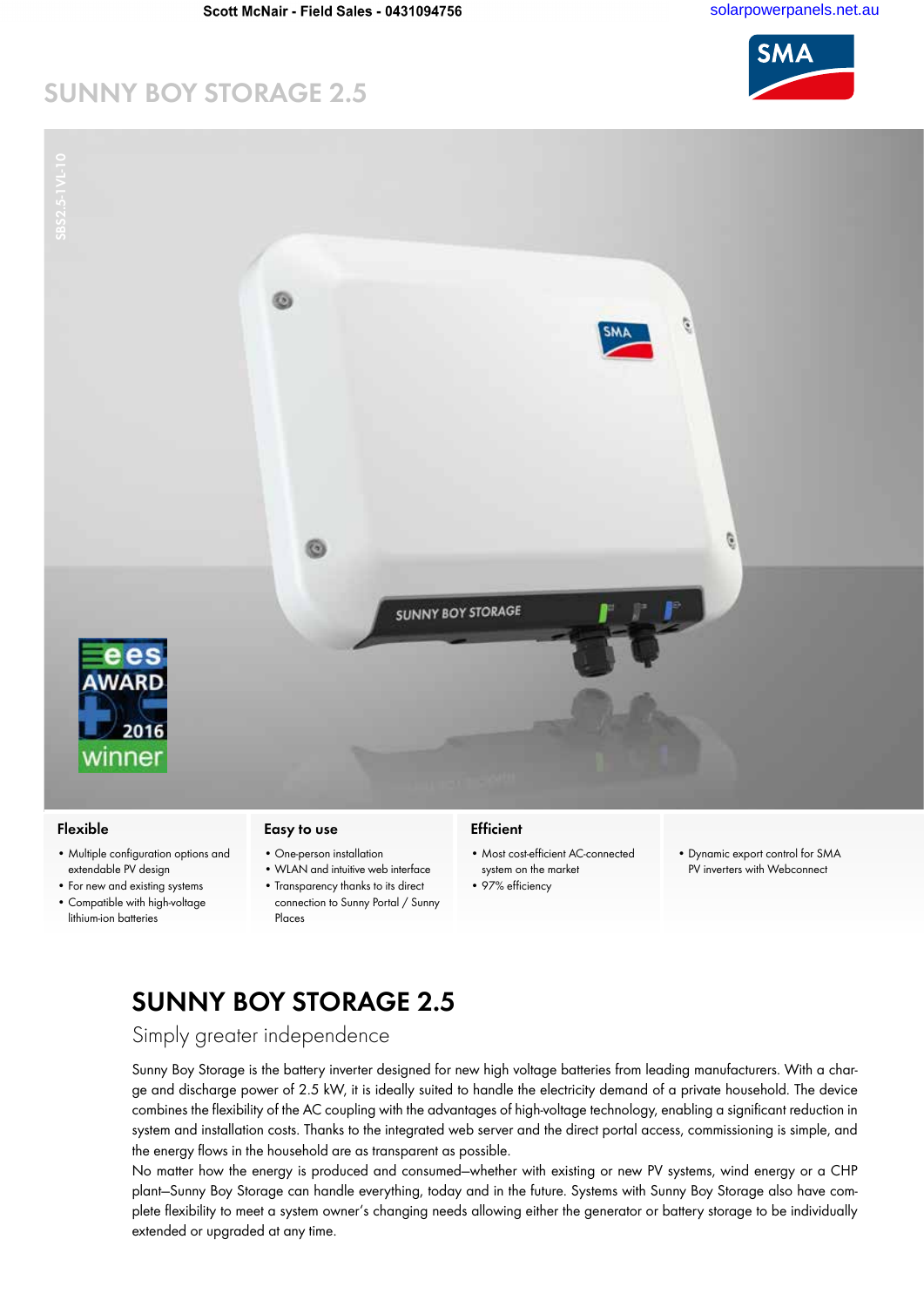# **SUNNY BOY STORAGE 2.5**

## **KEEP UP WITH EVERYTHING**

THE RIGHT SOLUTION, NOW AND IN THE FUTURE



Systems with the Sunny Boy Storage can be flexibly adapted to individual needs at any time. Whether the family situation changes, perhaps with the purchase of an electric car, which needs charging daily, or with a swimming pool in the garden for pleasure—with the Sunny Boy Storage, storage systems and PV systems can always be designed or expanded to suit specific requirements. The battery inverter is also versatile when it comes to the method of generating energy. From the photovoltaic system and the wind turbine system to the combined heat and power plant, anything is possible. For a secure electricity supply at any time and greater independence from rising electricity costs.

## SUITABLE FOR ANY INITIAL SITUATION



## NEW INSTALLATION: PV SYSTEM WITH BATTERY STORAGE

A PV system with a storage system makes the user independent of conventional power generators and rising electricity costs.

With the Sunny Boy Storage, this is particularly easy and cost-effective.



### MODERNIZE: RETROFIT PV SYSTEM WITH BATTERY STORAGE

PV system operators require only three additional components—Sunny Boy Storage, battery and Energy Meter—to turn their PV system into a fully-fledged storage system. In this way, they can use even more self-generated solar energy in their own home.



## EXPAND: ALIGN AN EXISTING PV STORAGE SYSTEM TO INCREA-SING DEMAND

Retrospective system expansion is possible at any time. The PV system and the Sunny Boy Storage system can be expanded independently of each other and flexibly adapted to individual demand.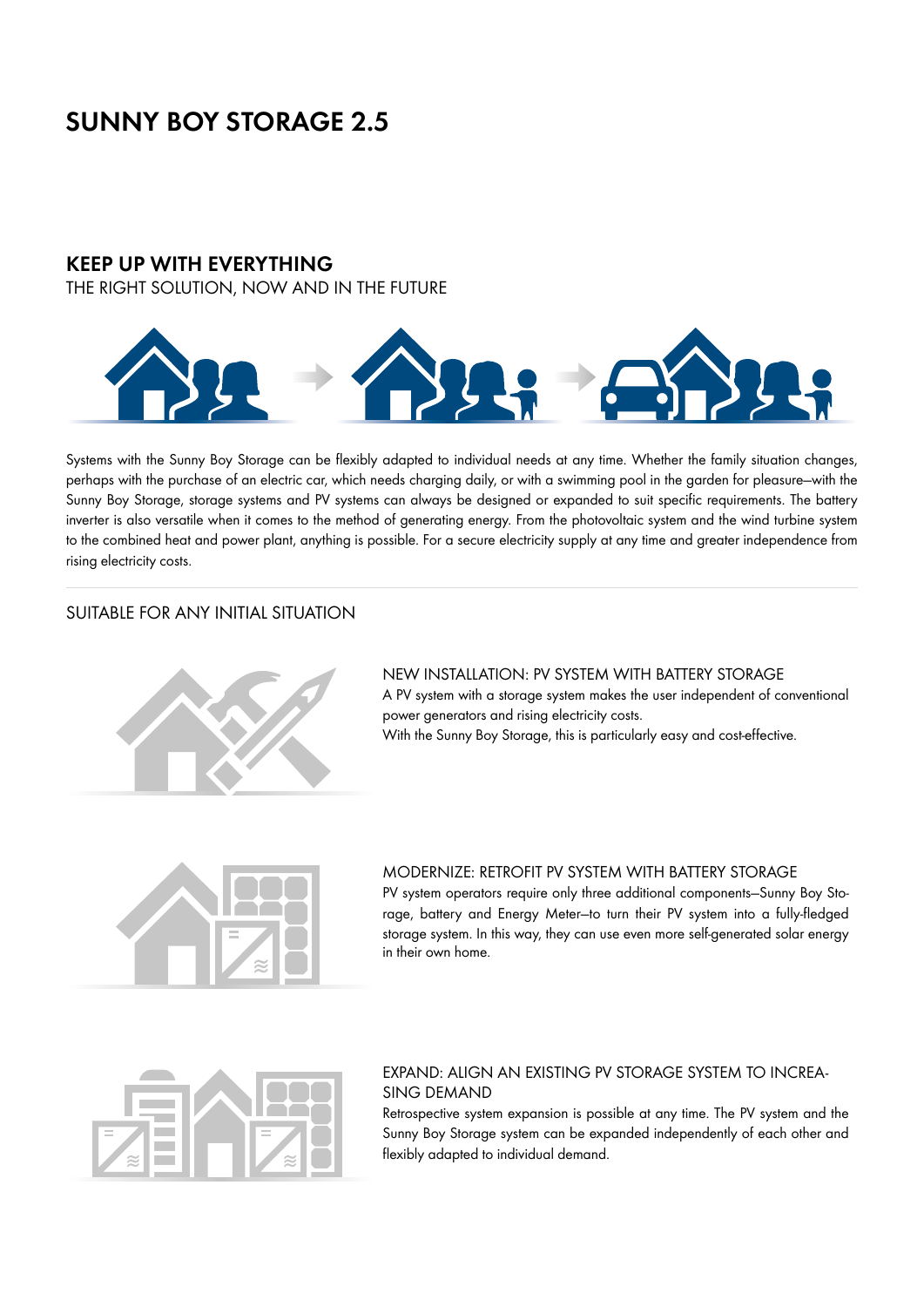| <b>Technical Data</b>                                                                         | Sunny Boy Storage 2.5                                                          |
|-----------------------------------------------------------------------------------------------|--------------------------------------------------------------------------------|
| <b>AC</b> connection                                                                          |                                                                                |
| Rated power (at 230 V, 50 Hz)                                                                 | 2500 W                                                                         |
| Max. apparent AC power                                                                        | 2500 VA                                                                        |
| Nominal AC voltage / range                                                                    | 220 V, 230 V, 240 V / 180 V to 280 V                                           |
| AC power frequency / range                                                                    | 50 Hz, 60 Hz $/$ -5 Hz to +5 Hz                                                |
|                                                                                               | 50 Hz / 230 V                                                                  |
| Rated power frequency / rated grid voltage                                                    |                                                                                |
| Max AC current                                                                                | 11A                                                                            |
| Power factor at rated power                                                                   |                                                                                |
| Adjustable displacement power factor                                                          | 0.8 overexcited to 0.8 underexcited                                            |
| Feed-in phases / connection phases                                                            | 1/1                                                                            |
| <b>Battery DC input</b>                                                                       |                                                                                |
| Max. DC power (at cos $\varphi = 1$ )                                                         | 2650W                                                                          |
| Max. DC voltage                                                                               | 500 V                                                                          |
| DC voltage range / DC rated voltage                                                           | 100 V to 500 V / 360 V                                                         |
| Min. DC voltage / start DC voltage                                                            | 100 V / 100 V                                                                  |
| Max. DC current                                                                               | 10A                                                                            |
| Max. DC short-circuit current                                                                 | 18 A                                                                           |
|                                                                                               |                                                                                |
| Battery type                                                                                  | Li-ion*                                                                        |
| Efficiency                                                                                    |                                                                                |
| Max. efficiency / Euro-eta                                                                    | 96.8%/96.1%                                                                    |
| Self-consumption with no load and battery consumption / standby                               | $\leq 10 W / \leq 2 W$                                                         |
| Protective devices                                                                            |                                                                                |
| Ground fault monitoring / grid monitoring                                                     | $\bullet$ / $\bullet$                                                          |
| DC reverse polarity protection / AC short circuit current capability / galvanically isolated  | $-\left/$ $\bullet$ $\left/$ $-$                                               |
| All-pole-sensitive residual-current monitoring unit                                           |                                                                                |
|                                                                                               |                                                                                |
| Protection class (as per IEC 62103) / overvoltage category (according to IEC 60664-1)         | 1/11                                                                           |
| General Data                                                                                  |                                                                                |
| Dimensions $(W/H/D)$                                                                          | 450 mm / 357 mm / 122 mm (17.7 inches / 14.1 inches / 4.8 inches)              |
| Inverter weight                                                                               | 9.2 kg (20.3 lbs)                                                              |
| Operating temperature range in battery operation                                              | $-40\degree$ C to +60 $\degree$ C (-40 $\degree$ F to +140 $\degree$ F)        |
| Noise emission, typical                                                                       | $<$ 25 dB                                                                      |
| Topology                                                                                      | Transformerless                                                                |
| Cooling method                                                                                | Convection                                                                     |
| Degree of protection (according to IEC 60529) / climate category (according to IEC 60721-3-4) | IP65 / 4K4H                                                                    |
| Max. permissible value for relative humidity (non-condensing)                                 | 100%                                                                           |
|                                                                                               |                                                                                |
| Features / function / accessories                                                             |                                                                                |
| DC connection / AC connection                                                                 | SUNCLIX / AC connector                                                         |
| Display via Smart Phone, Tablet, Laptop                                                       | $\bullet$                                                                      |
| Integrated webserver                                                                          |                                                                                |
| Interfaces: Ethernet / WLAN                                                                   | $\bullet$ / $\bullet$                                                          |
| Communication protocols                                                                       | Modbus (SMA, Sunspec), Webconnect                                              |
| <b>Battery communication</b>                                                                  | CAN bus                                                                        |
| Integrated dynamic active power limitation (0% to 100%)                                       |                                                                                |
| Warranty: 5 / 10 years                                                                        | $\bullet$ / $\bullet$ **                                                       |
|                                                                                               | AS4777, C10/11/2012, CEI0-21, CE, DIN EN 62109-1 / IEC 62109-1,                |
| Certificates and approvals (more available upon request)                                      | G59/3 EN50438, G83/2, NEN 50438, VDE-AR-N4105, VDE0126-1-1,<br><b>VFR 2014</b> |
| Certificates and approvals (planned)                                                          | IEC61727, NRS097, PPC, PPDS, RD 1699                                           |
| Sunny Home Manager / SMA Energy Meter                                                         | $\circ$ / $\circ$                                                              |
|                                                                                               |                                                                                |
| Retrofittable battery-backup function                                                         | planned                                                                        |
| SMA inverter with Webconnect                                                                  |                                                                                |
| SMA inverter without Webconnect                                                               | $\circ$                                                                        |
| Retrofit with inverters from other suppliers                                                  | $\circ$                                                                        |
| * see "List of Approved Batteries" at www.SMA-Solar.com                                       |                                                                                |
| ** with registration in Sunny Portal / Sunny Places                                           |                                                                                |
|                                                                                               |                                                                                |
| • Standard features O Optional features - not available                                       |                                                                                |
| Data in nominal conditions                                                                    |                                                                                |
|                                                                                               |                                                                                |
| Technical data is subject to change; last update November 2018                                |                                                                                |
|                                                                                               |                                                                                |
| Type designation                                                                              | SBS2.5-1VL-10                                                                  |
|                                                                                               |                                                                                |